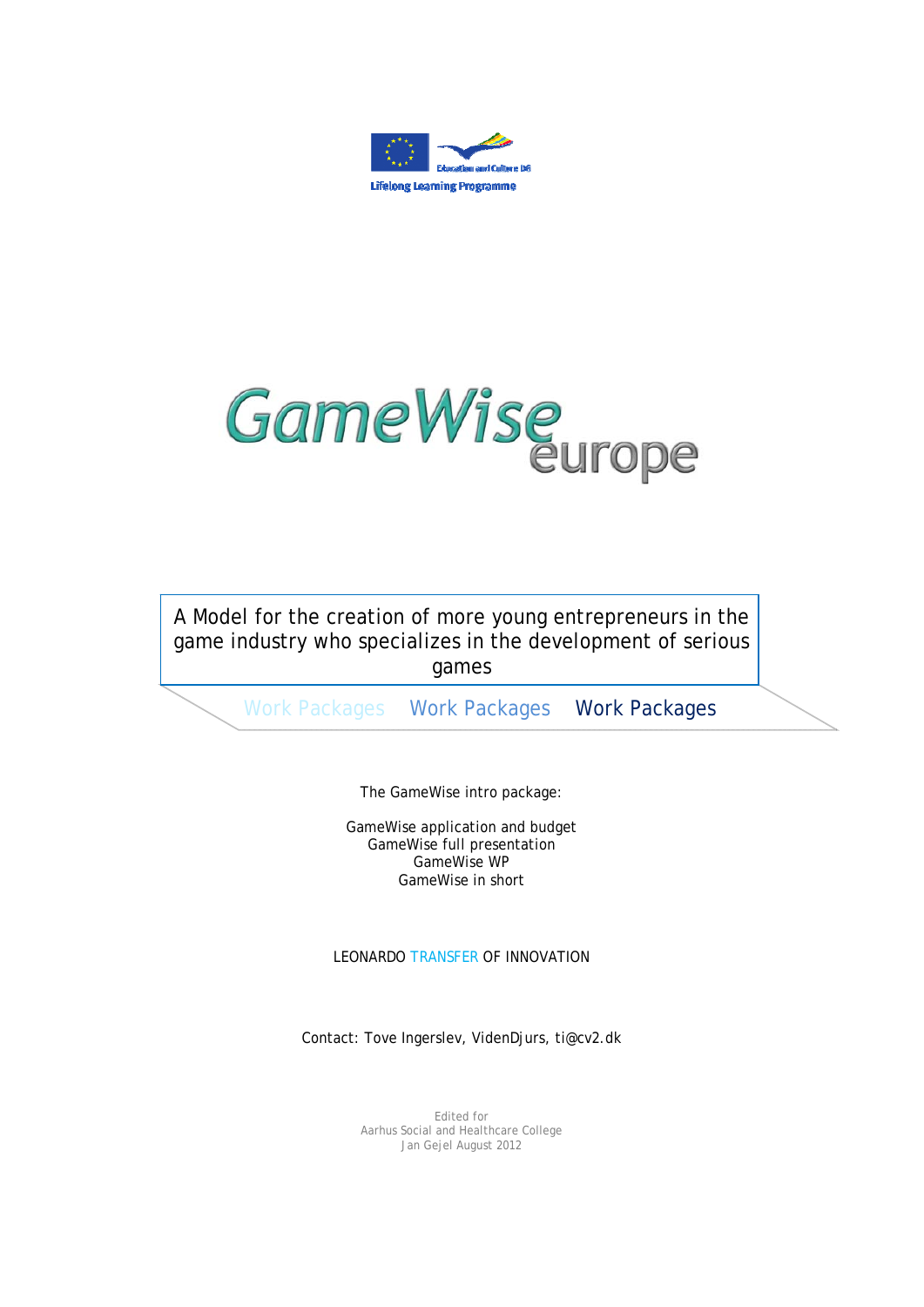# WP 1 Project coordination and administration

VidenDjurs

Ongoing

Secure the smooth running and implementation of the GameWise project through the operation of efficient management, communication, monitoring, quality assurance and financial systems in addition to the active participation of all partners.

- 1. To ensure that the project is run in accordance with EU ToI Programme regulations.
- 2. To confirm the work program and scheduling after project approval.
- 3. To establish the operational framework for the project lead partner

4. To co-ordinate the work package delivery ensuring that aims, objectives and targets are met and that the flow of activities is consistent and that the WPs interrelate appropriately.

5. To ensure the establishment and effective operation of systems relating to central

administration and finance, monitoring and control and evaluation. 6. To implement a quality plan covering all areas of project activity.

7. To ensure that the evaluation and valorisations/dissemination plans are fully developed and are approved and regularly reviewed/updated by GameWise.

8. To prepare and submit interim and final financial reports.

9. To ensure and facilitate effective communication among partners and between partners and users/target groups/external agencies.

11. To facilitate information flow between partners ensuring the availability of relevant data, reports, briefing papers for meetings and sub-groups.

12. To convene and service transnational meetings, liaising with the hosting partner in each case.

13. To make practical arrangements for the operational transnational activities (as detailed in the work package descriptions).

*The GameWise model Pilot course template Project pilot courses Project flyers Best practice handbook* 

### WP 2 Kick-off seminar

FUNITEC October 2012

Main aim:

To get the project well started by making sure that all partners have a clear vision of the GameWise project, its aims and goals, and to get the new partners well integrated into the partner group.

Subsidiary aims:

To present plans for project communication and administration, amended as necessary and agreed by partners.

Plans for Work packages 5-11 presented by project coordinator amended and agreed by partners, work distributed among partners.

Plans for project dissemination presented by project coordinator and accepted by partners. Deadlines for project deliveries according to above WPs accepted by partners

To experience learning through games

To evaluate effectiveness of the seminar

Planning of project flyers

Meetings

Small group activities

Visit to Media Dome and meetings with instructors who have experience with setting up industry projects as well as students who are currently enrolled in the Master program Presentation of previous industry projects

The meetings will be chaired by the Spanish partner and all partners take turns as moderators and minute takers.

Demonstration of games from previous industry projects at the Media Dome which is at the disposal of the project.

Plans for work and project deliveries to above mentioned WPs.

Minutes from the seminar,

Press release for homepage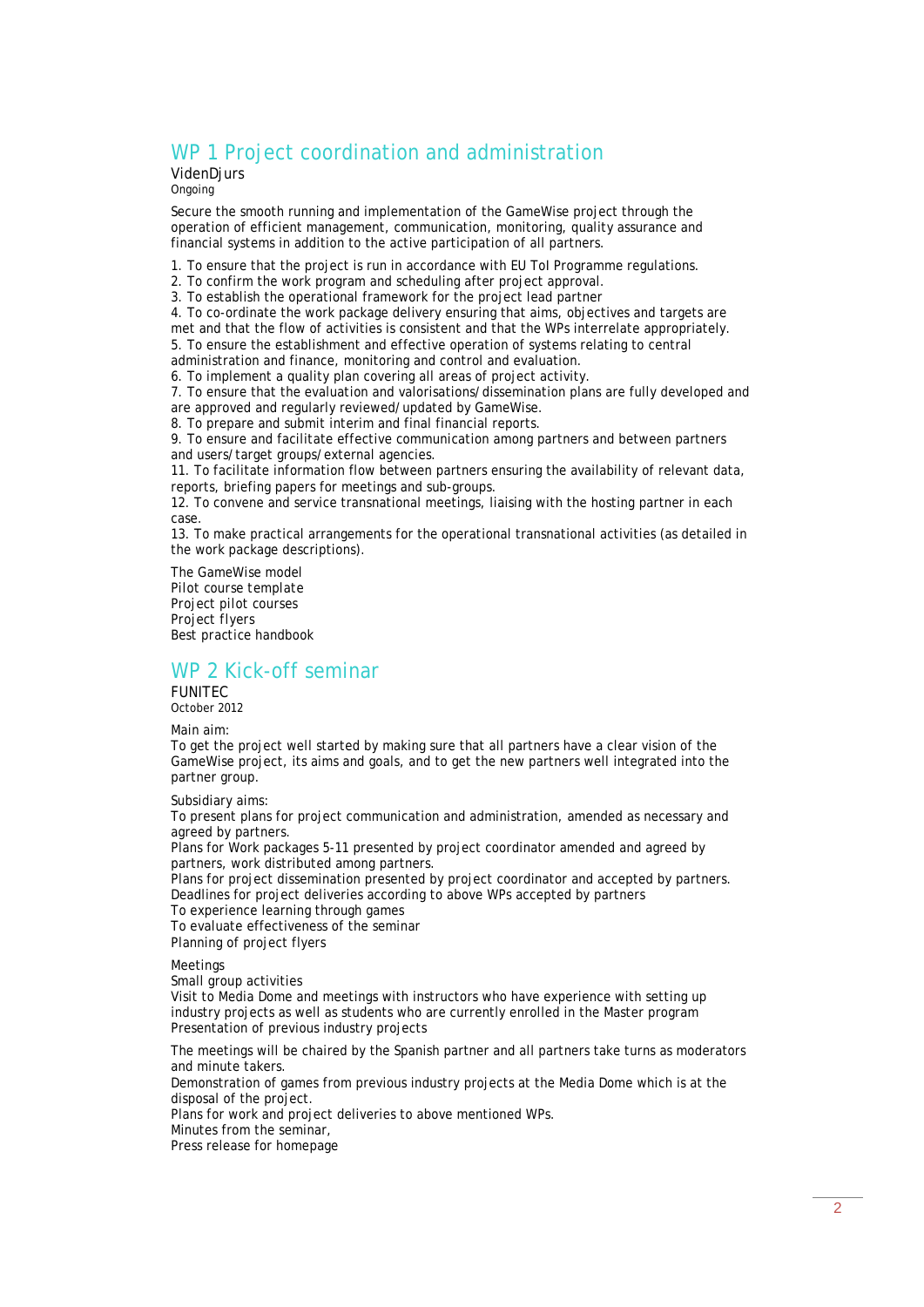Participation of guest lecturer on the state of the art industry projects/serious games

*The GameWise model Pilot course template Online project presence (including public website, restricted access project workspace, restricted access course space) Project flyers* 

## WP 3 Project seminar 2

HKU October 2013

Evaluation of work packages 1 (project administration), 5 (online partner meetings), 7 (pilot workshops) and 10 (communication: online presence)

Presentation of work done by partners on work packages 6 and 7

Meetings

Small group activities (for example to plan individual work packages) Presentation of current and previous industry projects at HKU Visit to Dutch Game Garden: Meeting with former HKU students' serious game companies

The meetings will be chaired and moderated and minute takers will be appointed Demonstration of a industry project activity developed for the pilot courses Group interview as to satisfaction with the seminar at the end of the seminar Minutes from the seminar Clear work plan of project activity until the next and final face to face meeting Internal dissemination of what game-based learning can look like and how to train others to

adopt it in their normal teaching activities Plans for work and project deliveries to above mentioned WPs, minutes from the seminar, Press release for homepage

Participation of guest lecturer on the state of the art industry projects/serious games

*Pilot course template* 

*Project pilot courses Online project presence (including public website, restricted access project workspace, restricted access course space) Best practice handbook* 

#### WP 4 Project seminar 3

University of Bournemouth May 2014

Finalising outlines for project handbook, work package 9 Presentation of project pilots – exchange of experiences with pilots Plans for project dissemination reviewed by project partners, new actions agreed on Deadlines for final project deliverables Evaluation of seminar

Meetings

Small group activities Presentation of serious game projects developed at University of Bournemouth as part of the GameWise project Presentation of the state of the British game industry by umbrella organisation (TIGA) The meetings will be chaired and moderated and minute takers will be appointed

Demonstration of an industry project based activity developed for the pilot courses Group interview as to satisfaction with the seminar at the end of the seminar Minutes from the seminar

Clear work plan of project activity necessary to ensure project completion Press release for homepage

Participation of guest lecturer on the state of the art industry projects/serious games

*Project pilot courses Online project presence (including public website, restricted access project workspace, restricted access course space) Best practice handbook*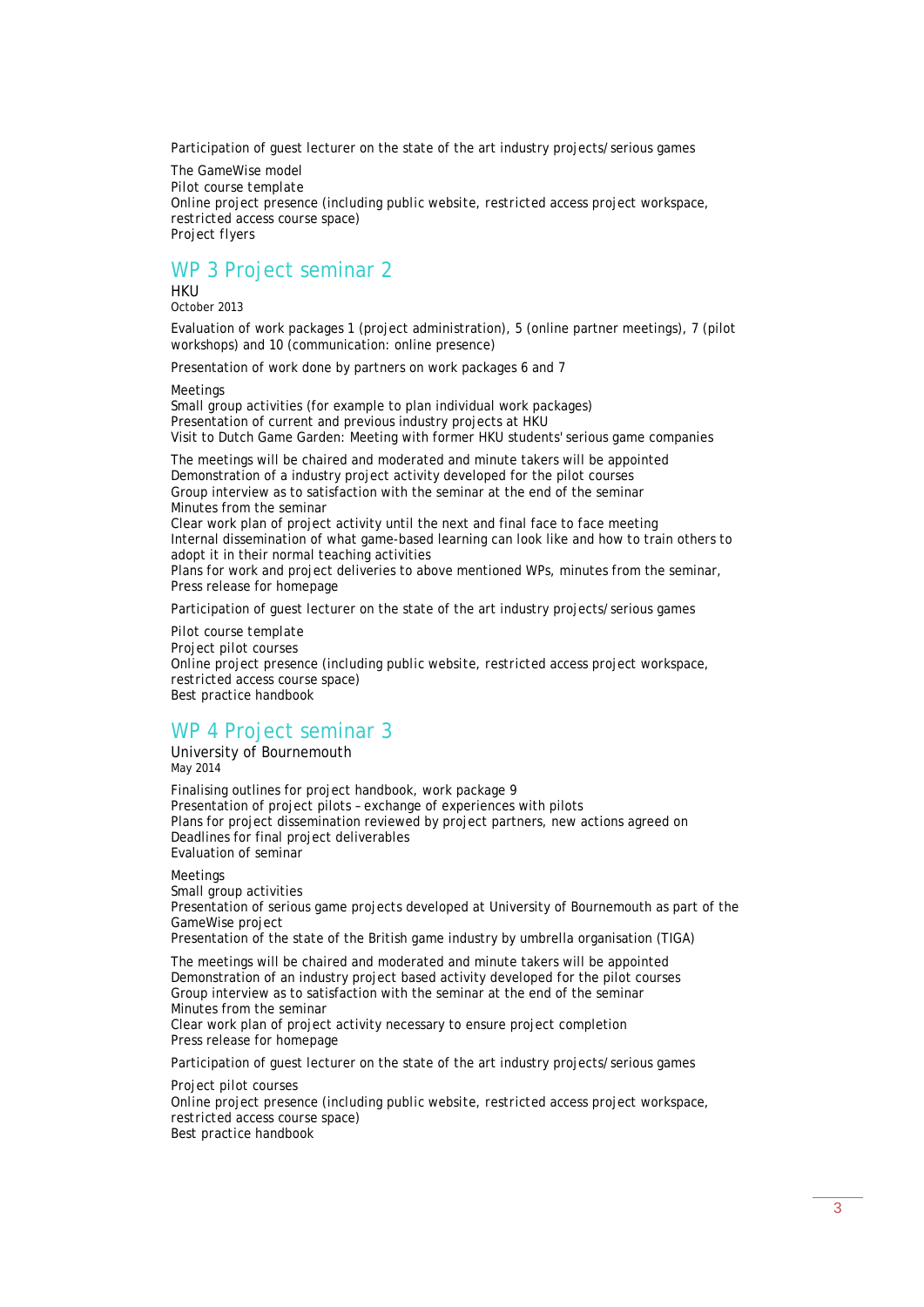# WP 5 Online meetings

University of Bournemouth Ongoing

As there are only 3 face to face meetings in the GameWise project, monthly online meetings to ensure that communication between the partners is always present and that any adjustments to plans can immediately be addressed.

Online meetings via Skype Discussions about work packages and the progress of the project Planning of face to face meetings, handbook, flyers, dissemination, online project presence, pilots and pilot workshops

The online meetings will be chaired and moderated and minute takers will be appointed Invitations to online meetings, including agenda will be sent to all partners at least one week prior to the meeting

Minutes from the online meetings will be available from the project website

*Pilot course template Project pilot courses Online project presence (including public website, restricted access project workspace, restricted access course space) Project flyers Best practice handbook* 

## WP 6 Development of pilot courses

VidenDjurs November 2012 – June 2013

To develop the project pilots for the train the trainers courses to test the developed GameWise model. The idea behind the project pilots is that the teachers participating in the courses learn how to incorporate learning based on industry projects into their everyday teaching. A further element in the courses will be that of reflection on your learning which can be incorporated into an e-portfolio.

Collation of

- Partner TVET curricula which teachers in the pilots will be teaching,
- Best practice in existing industry projects within and external to the partner network,

• Existing games with e.g. educational potential including those made available to the project by the partner network

• Existing knowledge-sharing procedures such as the VITAE mentoring system which can be used to support the dissemination of the industry project approach in the individual pilot institutions. (VidenDjurs coordinated the LdV VITAE project (2007-2009) on the integration of web 2.0 in T-VET teaching)

This database will be mapped onto game-based learning principles as already practiced by P3 and P4 to result in a train the trainers' course which integrates dramaturgical principles in learning to form the basis of the GameWise model.

The template course will induct participants in the pedagogical use of several concrete learning activities based on industry projects targeted at generic sections of the TVET curriculum such as social studies. For example:

• tailoring of existing games, developed as part of industry projects at P3 and P4, to the partner's needs

The pilot train the trainers' course template will be built on preliminary investigations as follows:

Curricula and desired skills for each partner pilot course will be collated and mapped and opportunities for the introduction of game based learning activities identified.

Existing games will be researched and considered for inclusion where they map well onto a partner curriculum.

*Pilot course template* 

#### WP 7 Pilot workshops

FUNITEC/HKU November 2012 – February 2013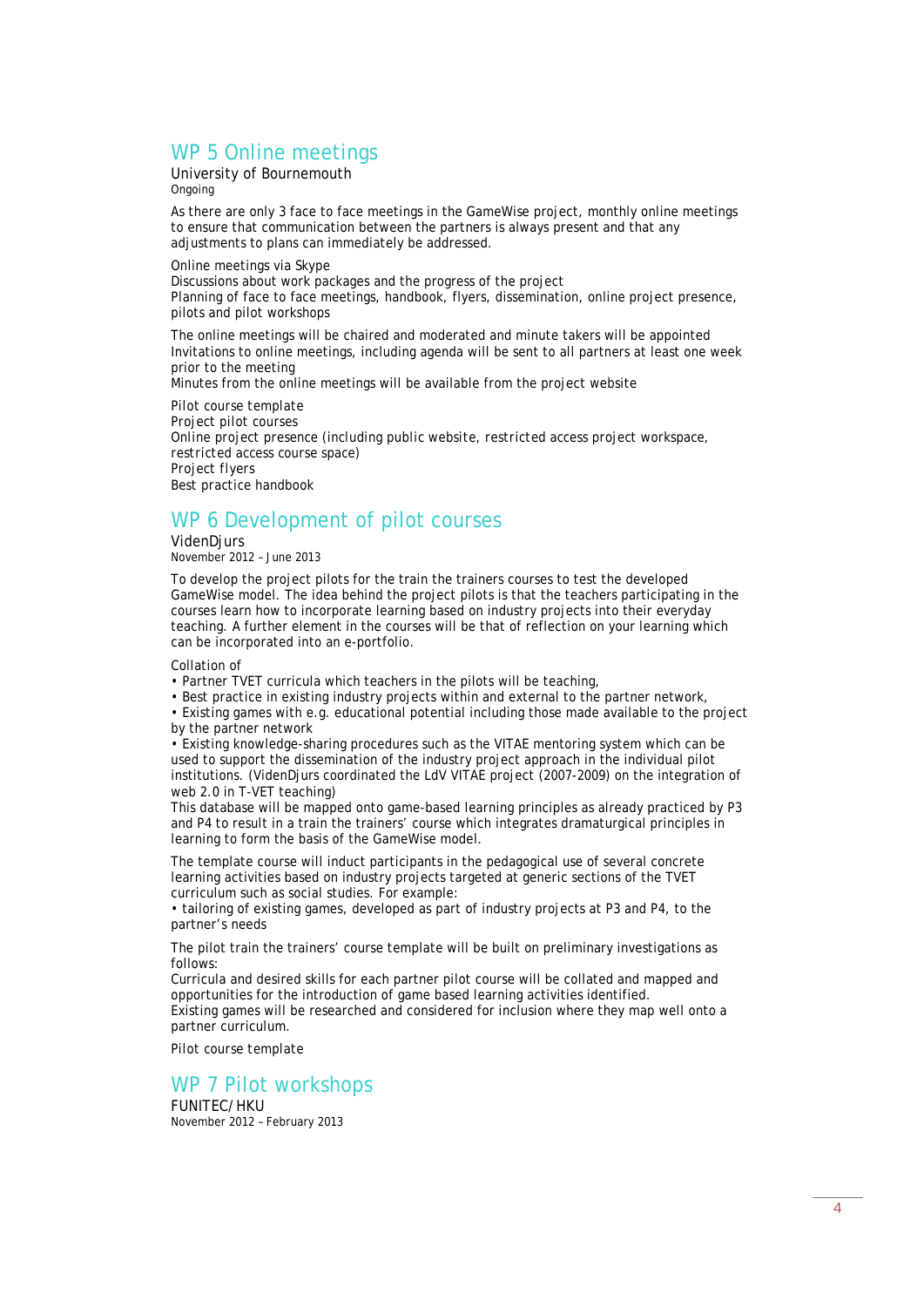The aim of this work package is to set up workshops at the two institutions from which the transfer of innovation (FUNITEC and HKU respectively) will take place.

At the workshops, teachers being trained in how to plan industry projects will spend 3 days with experienced instructors at each of the two institutions to get a first-hand experience of existing projects. The teachers participating in the workshops will function as ambassadors for their respective partner institutions and bring back their acquired knowledge to their colleagues.

3-day workshops focusing on the transfer of best practice from the hosting partner, lead by their experienced instructors, to visiting teachers from the other partners who are in the beginning of the process of planning industry projects..

Presentation of existing serious games developed as part of industry projects as well as games that are in the process of being developed.

Participation in current industry projects at the partner institution to meet the students and external partners who are cooperating on a serious game project.

Visits to Media Dome and Dutch Game Garden to meet entrepreneurs who are developing serious games and have previously been enrolled in industry projects at HKU and FUNITEC

The leader of the workshop will be responsible for developing curricula and teaching materials ahead of the workshop to make sure that the participants from the visiting institutions acquire the necessary competences that he/she can then bring back to their own educations.

*Pilot course template Project pilot courses Best practice handbook* 

### WP 8 Pilots

VidenDjurs June 2013 – June 2014

To make the pilots more industry related and engaging for the participants, the course content will, apart from the methodology, use materials from the TVET institution curricula and adapt this into the new model format. Thus the course work for the teachers will also be preparation work for their classes, and in the testing of their work, they will be encouraged to use the project hotline, other course participants as well as the umbrella organisations to discuss possible problems or collect more teaching materials.

The courses will be delivered in a blended learning format i.e. class room teaching and distance teaching. They will be started up as traditional class room courses where teacher and participants meet physically, establish good personal relationships (this is important for the subsequent distance learning part) and become familiar with the electronic tools. Then the participants will work with the course from their institution, but have frequent online meetings with the teacher and the other course participants.

The GameWise pilot course didactics will be based on the action learning principle. This means that a part of the project pilot will consist in participants' actually setting up a business network for industry projects and making the framework for an industry project. Part of the course will be traditional class room work, and part of it will be online tuition mixed with peer activities. During the entire course, it will be possible for the course participants to get coaching from the course teachers. The materials developed during the course will be stored on an online communication platform for optimal knowledge sharing. After the end of the pilot course, the communication platform will remain open so it can be used as an expert panel, peer learning panel, so the participants can continue their knowledge sharing activities. At the end of each pilot, the course will be evaluated, relevant adjustments will be made, and the final version will be described in the project handbook.

*Project pilot courses* 

### WP 9 Handbook

**NADE** September 2013 – September 2014

The aim of the project handbook is to sum up what the project partners feel are best practices when planning and executing industry projects with a focus on serious game development, to describe handy tools for the new learning approach and give examples of how it can be planned and carried out.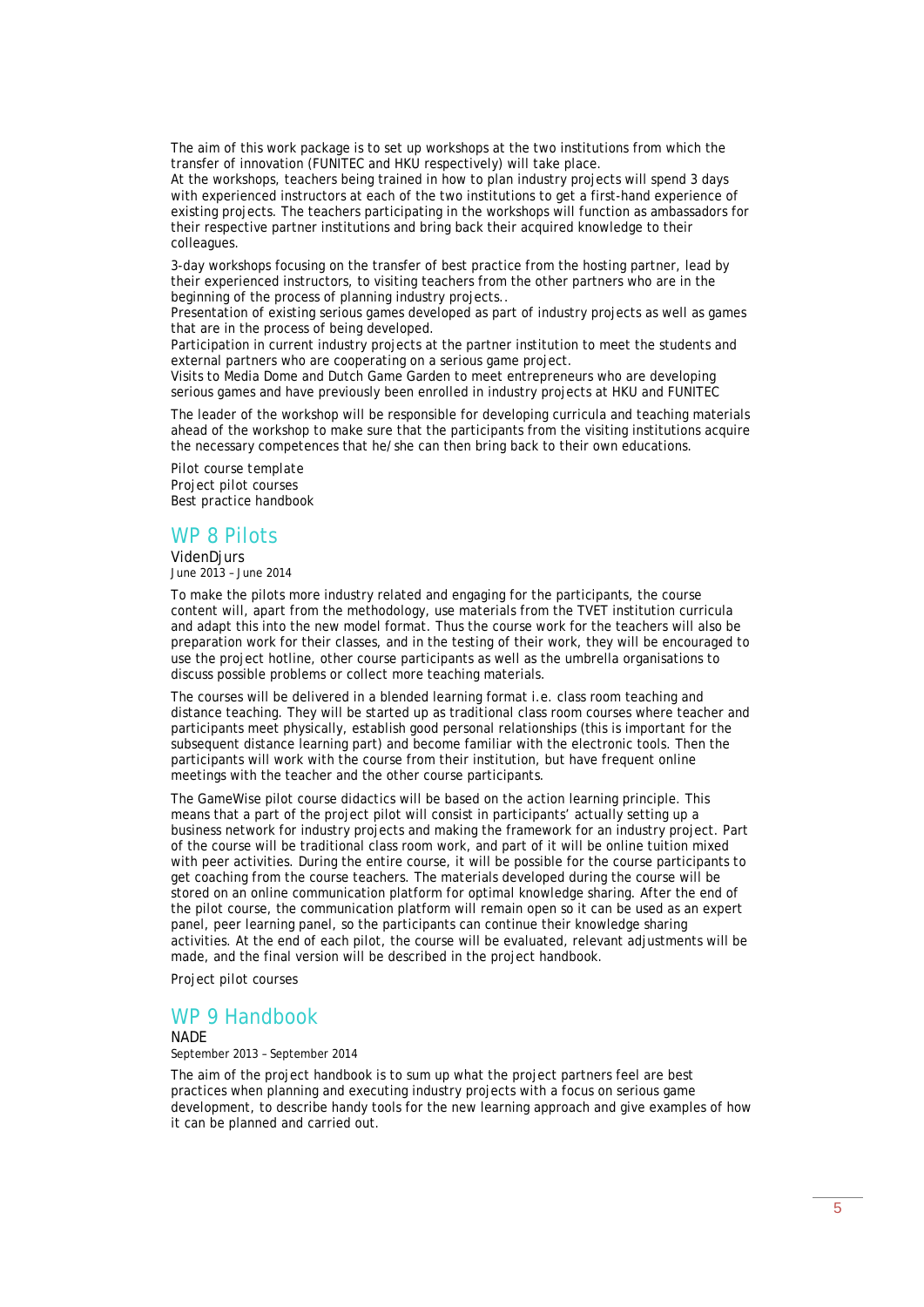The handbook will also give good advice to institutions as to what approach to choose in the implementation and how to make best use of external partners in this process. All in all, the handbook will be a manual in the use of the approach refined during the project period.

The work package leader will edit the handbook, but all partners will contribute with materials for the handbook.

The handbook will be published in English. It will be available for free download on the project homepage as well – and thus also serve as a marketing tool for the project courses after the end of the project period.

Furthermore, we know from experience with the VITAE and GAMEiT projects that many of the university staff is also research fellows at their respective institutions, and they include the project in their research work. Their contribution to the handbook is often in the form of an article which they also publish as part of their research, and included in the dissemination plan (and travel costs) for the project are also lectures given by project partners on the GameWise results.

The handbook will cover the following:

1. Pedagogical background for setting up industry projects at the TVET level

2. The GameWise train the trainers course – structure and approach

3. How to transform existing courses about serious games into learning based on cooperation with external partners in industry projects.

- 4. Disseminating of good practice within the institution
- 5. Case studies
- 6. Sample lesson plans

Since the Norwegian partner, NADE, play a major role in the project dissemination activities and has previous experience from a similar assignment in the GAMEiT project, they will be in charge of editing the handbook.

*Best practice handbook* 

### WP 10 Communication

SOSU AARHUS Ongoing

To function as a major means of dissemination of project results and description of the project process.

2. To function as a major means of advertising for project pilots: train the trainers' courses and mentor courses

3. To function as the entry point for the internal communication between the project partners. There will be a password protected link to the Moodle platform for project partners 4. To serve as the entry point for the participants of the project pilots. There will be a pass word protected link to a Moodle platform for participants where they will find their learning materials, lesson plans etc.

5. To establish a virtual forum through which participants in the project pilots can get hotline help in connection with courses and the development of new teaching materials.

The homepage will be established and managed by the WP leaders, SOSU AARHUS, but all project partners will contribute to the various elements of the site.

The Moodle platform will be established and managed by SOSU AARHUS, who will also chair online partner meetings. The virtual hotline and helpdesk functions will be established through the Moodle platform, but all partners will take turns manning them.

The forum will be manned by the project partners at times fixed with the course participants. It will be an interactive forum with an FAQ facility, and the participants will be encouraged to contribute with solutions to problems also.

GameWise will make an attractive and informative interactive homepage which will also be a main element in the project's communication, an efficient hotline/helpdesk facility which can assist the project pilot participants in their work with implementing the game-based learning methods in their institutions, and also, which is even more important, which can assist the project mentors in the task of making their colleagues at their respective institutions implement the learning methods based on industry projects in their teaching.

Printing of flyers and other dissemination materials

*Online project presence (including public website, restricted access project workspace, restricted access course space)*